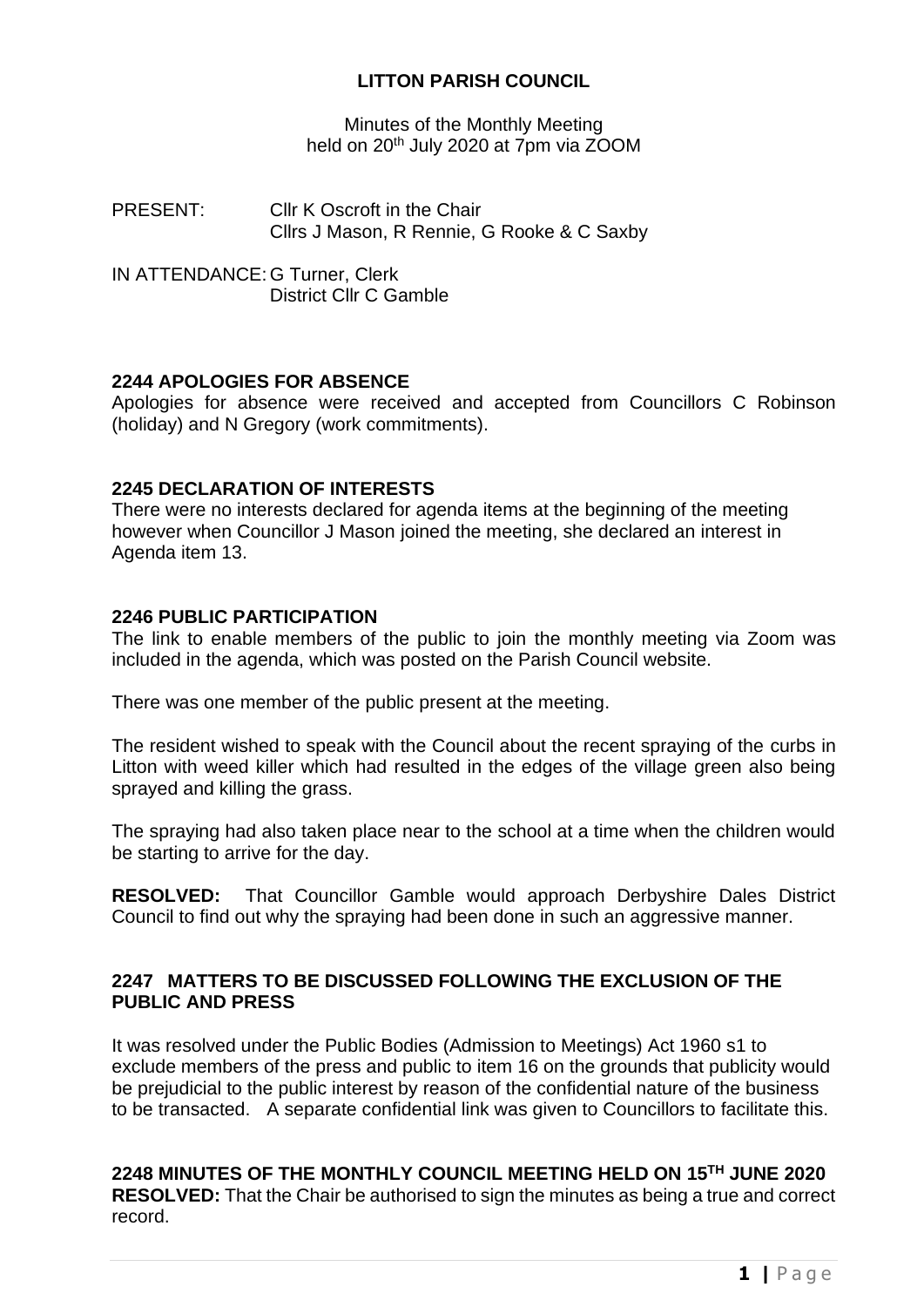# **2249 ACTIONS FROM THE LAST MEETING**

#### **-2174 Litton telephone kiosk adoption contract**

The Clerk reported that the adoption of the telephone kiosk from BT has now been finalised.

**IT WAS RESOLVED:** That Councillor Oscroft will speak with the electrician to understand what needs to be done to make the electrics conform to current regulations.

#### **-2177 Dog Fouling**

**IT WAS RESOLVED:** That Councillor Rennie will put a post of Facebook asking children in the parish to design posters to highlight the dog fouling problem.

#### **-2215 REQUEST FOR ONGOING SUPPORT FOR MAINTENANCE OF THE DEFIBRILLATOR AT LITTON VILLAGE HALL**

It was reported that a new guardian to take over the daily checks and maintenance necessary on the defibrillator had been found.

#### **-2221 Seating area of Cressbrook Village Green**

It was reported that the bench currently on the village green was not put there by the Council and it should therefore be removed if it is unsafe.

It was also noted that the handy-person was looking into the possibility of obtaining a grant to improve the area where the bench is located.

**RESOLVED:** That Councillor Rennie will speak with the handy-person before removing the bench.

Councillor Mason stated that her partner, who is a stone mason, had volunteered to reaffix the loose paving slabs near the seat.

**IT WAS RESOLVED:** That Councillor Mason will obtain a costing for the materials required to reaffix the loose paving slabs.

#### **-2224 Climate Change Environment Champion**

It was noted that Mike Jackson had agreed to be the Climate Change Champion for the parish.

Mike asked whether the Council had done anything towards reducing the parish's carbon footprint. Councillor Oscroft stated that it had been the intention of the Council to ask residents for ideas and opinions at the Annual Meeting, but it had not taken place due to the pandemic.

It was suggested that the grass verges along the main roads should not be cut back unless there was a safety issue.

#### **-2236 Website Accessibility Regulations**

**IT WAS RESOLVED:** That Councillor Rennie will work with the Clerk to ensure that the Council's website accessibility statement is on the website by September.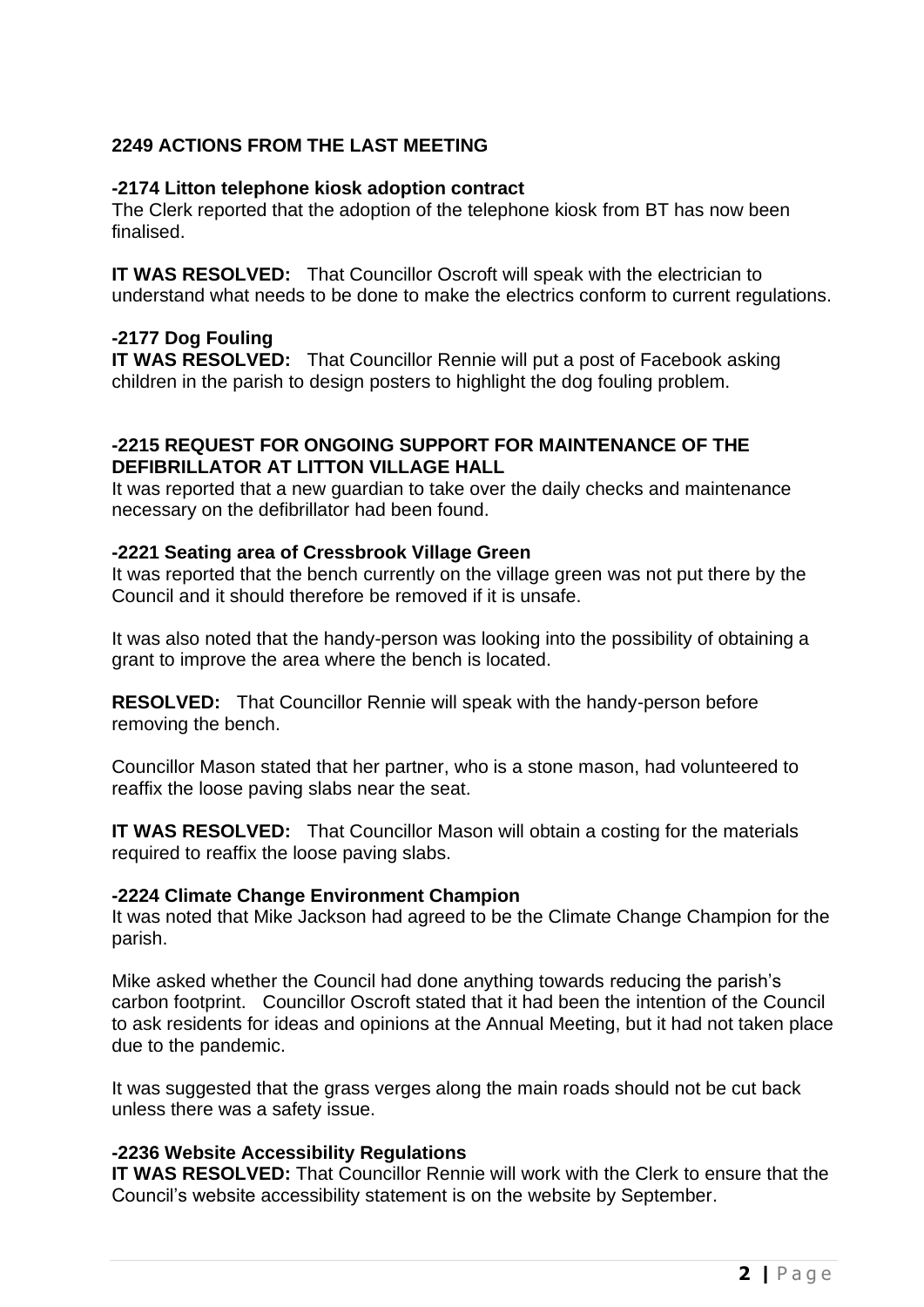Councillor J Mason joined the meeting at this point.

## **2250 PARKING AND OVERGROWN VERGES AT CRESSBROOK**

It was noted that Hulleys have suspended the 173 bus service through Cressbrook due to parked cars and overgrown trees making it impossible to operate via Cressbrook without damaging their vehicles.

The Clerk reported that she had written to Derbyshire County Council asking them to cut back the overgrown verges in Cressbrook.

**RESOLVED:** That the Clerk will write to Cressbrook Community Group to see if a solution to the parked cars along the road in Cressbrook can be found.

## **2251 HANDY-PERSON CONTRACT AND QUARTER 1 REPORT**

The handy-person's quarter 1 report and programme of works was circulated to members.

It was noted that the report identified that the play chip surfacing requires topping up at the playground.

**RESOLVED:** That District Councillor Gamble would investigate whether the Parish Council is entitled to any free play chip for the playground.

**IT WAS ALSO RESOLVED:** That the new 3 year handy-person contract to start on 1<sup>st</sup> April 2021 will be discussed as the September meeting.

#### **2252 PLAYGROUND**

Councillor Rennie reported that a playground committee had been formed and they had held their first meeting last week to discuss possible improvements to the playground.

Councillor Oscroft stated that a resident had offered to purchase and install bird spikes on the pod swing to prevent the birds from landing on it.

**IT WAS AGREED:** That the Council would be happy for this to go ahead. Councillors Oscroft and Rooke reported that they had met at the playground to inspect the equipment and determine what remedial works were required following the recent ROSPA Report and closure of the playground due to coronavirus.

It was noted that another timber support had broken at the playground and that the trees required pruning as well as the litter bin moving.

**IT WAS RESOLVED:** That Councillor Rennie would ask James Warriner for a quote for these works.

#### **2253 HGVs USING LITTON AS A SHORTCUT**

Councillor Mason reported that she had been approached by a resident on behalf of a number of other residents to see if there was anything further that the Council could do to stop the HGVs travelling through Litton.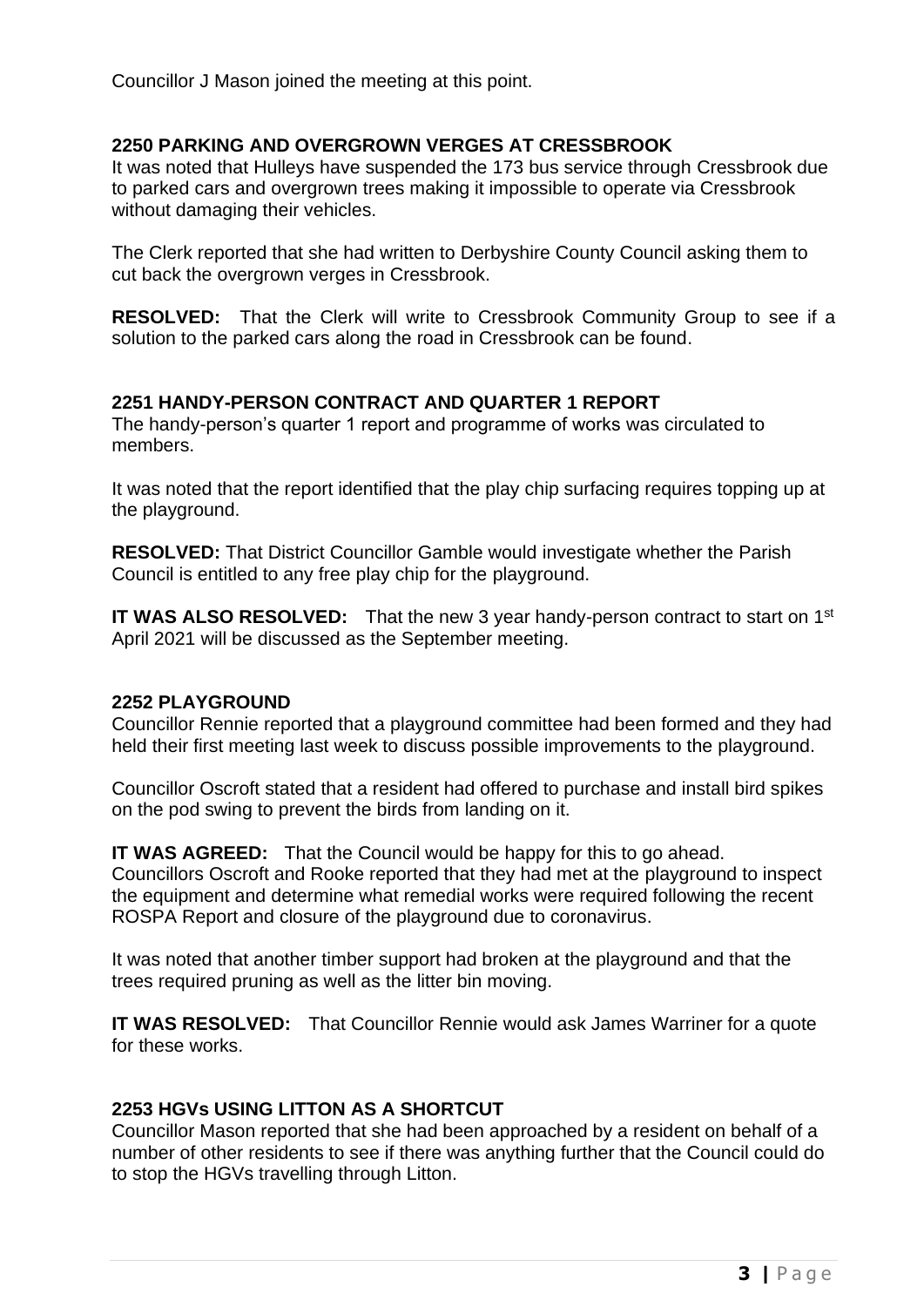It was noted that the Council had already investigated this issue thoroughly and that a study of traffic types and speeds had been conducted by DCC in 2019, but that they had concluded that the problem was not sufficient to warrant any action.

**RESOLVED:** That Councillor Mason will share DCC's survey results with the residents and ask if they themselves have any ideas on how the problem can be mitigated.

## **2254 DALC PLANNING IN DEPTH TRAINING**

**IT WAS RESOLVED:** That Councillors Oscroft and Rooke will attend the Planning in depth training in September at a cost of £100.

## **2255 PLANNING APPLICATIONS**

Land End Farm - Proposed Caravan Site Following detailed discussion on the proposed caravan site **IT WAS RESOLVED:** That the Council would not comment on the application.

Application Number: NP/DDD/0720/0608 **-** Leahurst, Litton Slack, Millers Dale 2 storey side extension

**IT WAS RESOLVED:** To support the application on the understanding that it does not impact on the neighbouring houses.

## **2256 COMPLAINT REGARDING OBSTRUCTION OF THE ROAD OUTSIDE THE RED LION PUB**

Councillor Oscroft outlined a complaint that he had received from a resident stating that the Red Lion had blocked the road in front of the pub resulting in the school children having to walk into the road to get to school.

Councillor Mason informed the meeting that this was a complete oversight on her behalf and that as soon as it had been brought to her attention she had apologised to the complainant and rectified the situation so that the children now have a safe route to school.

#### **2257 FINANCE (SCHEDULE OF ACCOUNTS ATTACHED) (a) Accounts for Payment**

The Clerk submitted a schedule of accounts in the sum of £2,621.01 for approval.

**IT WAS RESOLVED:** That the schedule of accounts be signed and the accounts to which they relate be paid.

## **(b) Quarter 1 Actual -v- Budget comparisons**

A comparison between the actual quarterly income and expenditure and that budgeted was circulated to members.

## **2258 CORRESPONDENCE**

An email regarding a claim under the Wildlife and Countryside Act 1981 to add a restricted byway along the non-classified highway between Meadow Hill House and Mayfields Farm and to add a public bridleway between the non-classified highway from Bottomhill Road was circulated to members.